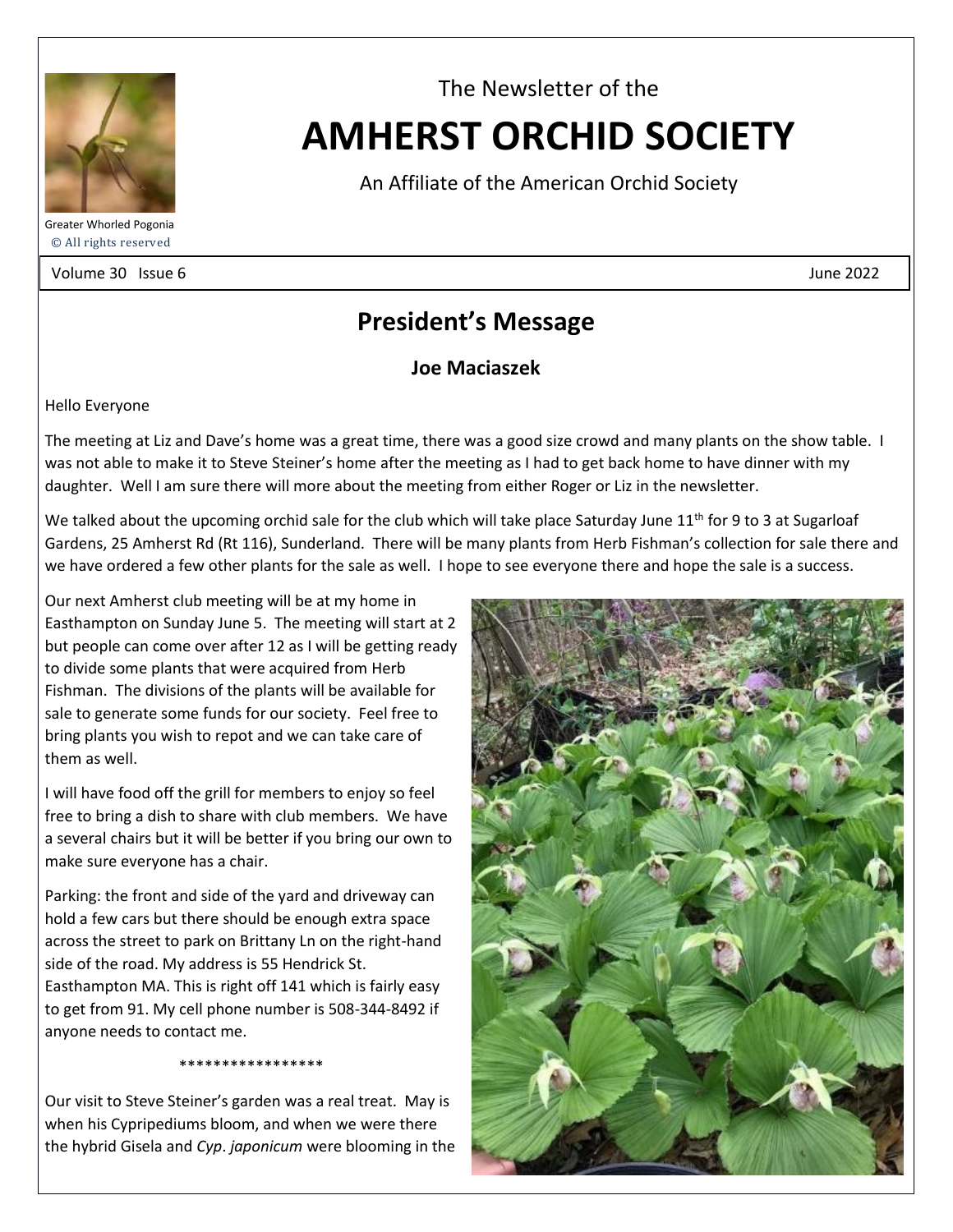#### Volume 30 Issue 6 Page 2 June 2022

cultivated beds, and *Cyp. aucaule* was blooming in the woods. The established plantings of *japonicum* were particularly spectacular, with too many blooms to count. Steve also has a perennial garden with many unusual varieties, plus specimen trees and shrubs that he has been growing for years. Most of the plants have an interesting story associated with them, and Steve is an excellent tour guide. Thank you, Steve!





# ~June Meeting at the Home of Joe and Marge Maciaszek~

55 Hendrick St. Easthampton MA Joe's phone- 508-344-8492

**Sunday, June 5**- arrive any time after noon, the meeting will begin at 2:00

#### **Please bring:**

- an appetizer, side dish or dessert to share
- your own chair

**Parking:** the front and side of the yard and driveway can hold a few cars, but there should be enough extra space across the street to park on Brittany Ln on the right-hand side of the road.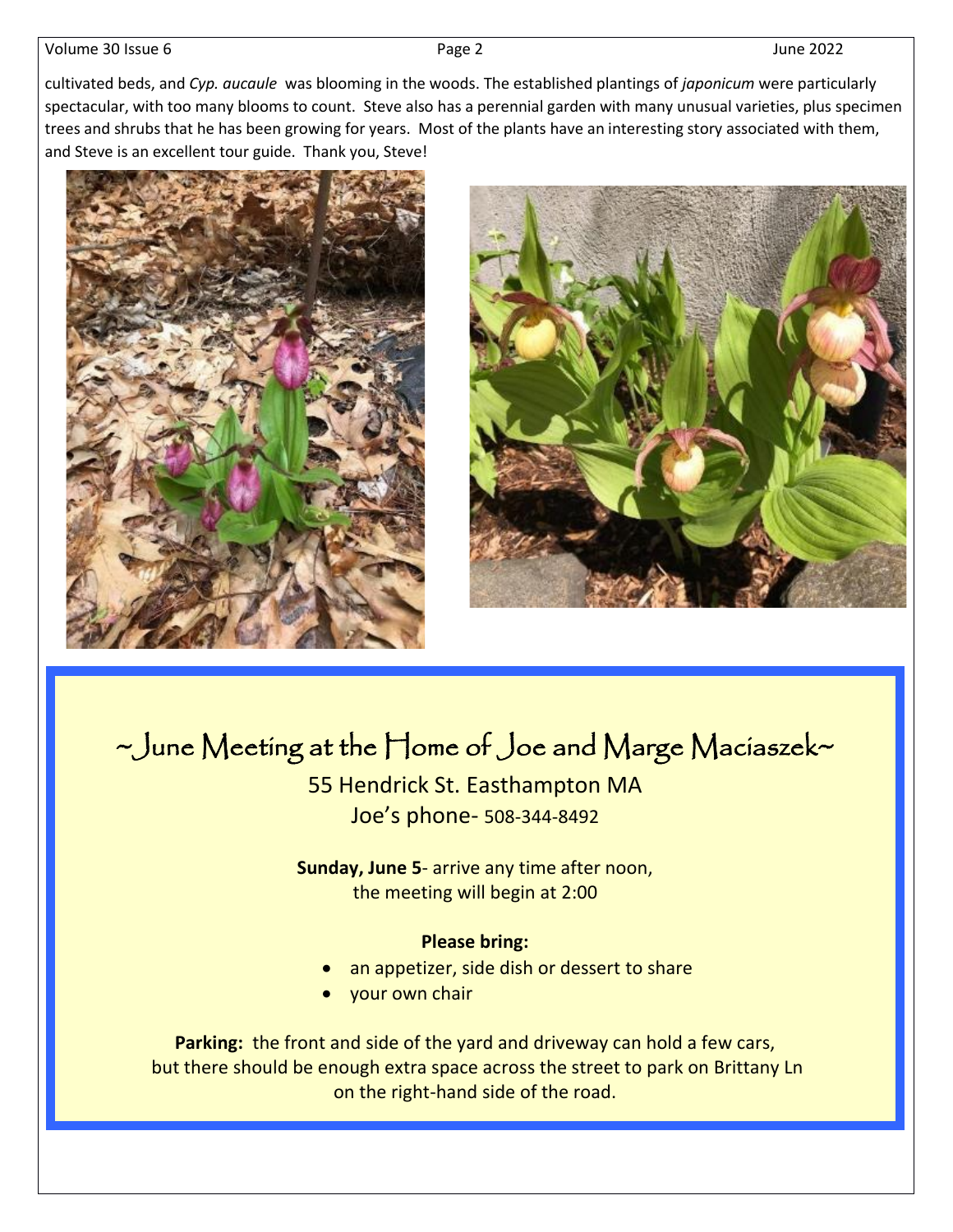## **Show Table May 2022**

**Marc Gray** Phal No ID

**Ed deVarenness** Lycaste Reverend Canon Mari

**Maryanne Laukaitis** Bakerara Clownish 'Cotton Candy' Cattleya Rojo Eplc Jackie Bright Lycaste aromatic Procatavola Key Lime Stars

**Joe Maciaszek** Phal Freya's Firefox 'Wilson' Restrepia dodsonii

**Dave Marinelli** Brassavola grandiflora Dendrobium v. jenkinsii Leptotes bicolor 4N Maxillaria tenuifolia Paph Astonishingly Wood Polystachia paniculata

**Liz Marinelli** Coelogyne ochracea Lycaste consobrina Odontoglossum rossii

**Steve Steiner**  Cypripedium japonicum Dendrobium farmeri Dendrobium Swiss Mountain Palace Lycaste aromatica Lycaste campbelli Pleurothallis pterophora Promenaea xanthine Specklinia picta 'Gigi'

**Roger West** Cattleya lawrenciana X mossiae

**Kasia Wynn** Paph delenatii Phal Stop&Shop (No ID)